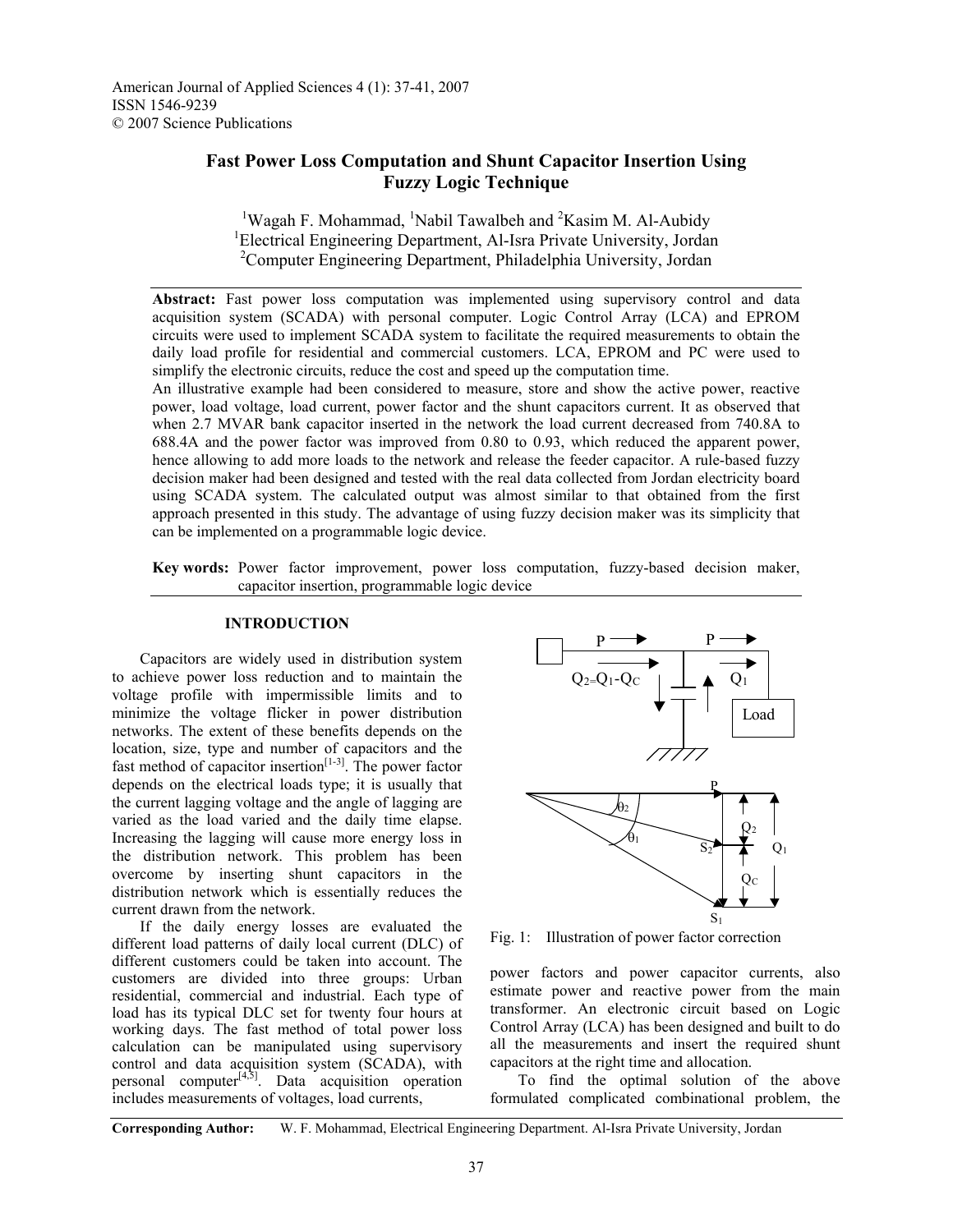fuzzy logic is used which imitates the process of natural evolution. This tool proved to be very successful for capacitors evaluation and insertion $[6-8]$ . A special feature of the fuzzy set approach is that it is capable of dealing with uncertain and linguistic terms such as "heavy load" to describe system loading condition. It is also suitable as a decision maker.

**Power factor correction:** As mentioned earlier, the fundamental function of shunt capacitors is to regulate the voltage and reactive power flows at the point where they are inserted, in other words they are improving the power factor of the load. In typical distribution loads, the current lags the voltage; the cosine of the angle between current and voltage is known as the power factor of the circuit. Figure 1 illustrates the power factor correction for a given system. Capacitors draw leading reactive power from the source; i.e. they supply lagging reactive power to the load:

 Assume that a load is supplied with a real power P, lagging reactive power  $Q_1$  and apparent power  $S_1$  at a lagging power factor of:

$$
Cos\theta 1 = \frac{P}{S_1} = \frac{P}{(P^2 + Q_1^2)^{\frac{1}{2}}}
$$
 (1)

When a shunt capacitor of  $Q_c$  KVA is installed, the power factor can be improved from  $Cos\theta_1$  to  $Cos\theta_2$ when:

$$
Cos\theta_2 = \frac{P}{S_2} = \frac{P}{\left[P^2 + (Q_1 - Q_C)^2\right]^{1/2}}
$$
 (2)

 Therefore, as can be observed from the above figure, the apparent power and the reactive power are decreased from  $S_1$  KVA to  $S_2$  KVA and from  $Q_1$  KVAR to  $Q_2$  KVAR (by providing a reactive power of  $Q_c$ ) respectively.

 The economic power factor is the point at which the economic benefits of adding shunt capacitors just equals the cost of capacitors. Today's high plant and fuel costs have pushed the economic power factor toward unity<sup>[9]</sup>. It worth to be careful that as a lagging system power factor is detrimental to the system on various counts, a leading system power factor is also undesirable. It tends to result in over voltages, higher losses and lesser capacity utilization. For the above reasons fast energy loss computation and efficient method of inserting and removing the shunt capacitors must be implemented in real-time.

 Many power-factor-correction tables can be tabulated<sup>[9]</sup> using personal computers to simplify the calculations involved in determining the capacitor size necessary to improve the power factor of a given load from original to desired value. The capacitor size  $(Q_c \text{ in }$ KVAR) is:

$$
Q_C = P_L * k \tag{3}
$$

where; k is a correction factor, and  $P_L$  is the active power load.



Fig. 2: Sizing of the fixed and switched capacitors

 A load flow digital computer program (will be discussed and explained later) can be employed to determine the KVolt-Ampere, KVolt and KVAR at annual peak level for the distribution substation. As a result of local flows program runs, the system's lagging reactive loads (i.e. power demands) can be determined and the results can be plotted on curve as shown in Fig. 2. This curve is called the reactive daily curve, once the daily reactive load curve is obtained, then by visual inspection of the curve the size of the fixed capacitor can be determined to meet the minimum reactive load, the high and variable remaining demands of the loads are met by the switched capacitors.

 To meet the daily reactive power and switched capacitors many utilities apply the rule of thumb to determine the size of the switched capacitor. In this research a very fast computation system based on SCADA system is used to find the reactive load duration curve for residential, commercial and industrial customers at weekdays. Then a fuzzy logic is used to determine the size of switched capacitors.

**SCADA-based power factor measurement:** 

Supervisory control and data acquisition (SCADA) system could be considered as one of the most recent technologies used for data collection and control for distribution power system. Figure 3 shows the block diagram of data acquisition system to measure the kilovolt-amperes, kilovolts and kilovars at daily reactive load curve. A logic control array is used to;

- \* Control the input and output circuit of the personal computer,
- Speed up the measurements operation,
- Reduce the required electronic circuits and minimize the cost.

 The LCA (type XC3030) consists of more than 100 configurable logic blocks and can capacitate more than 22 kilobyte and it is connected to 27C64 EPROM, which is 8 Kbytes memory, to store the data, perform and allocate the logic circuits inside  $LCA<sup>[10]</sup>$ . This operation called LCA programming used the ready software supplied with the device.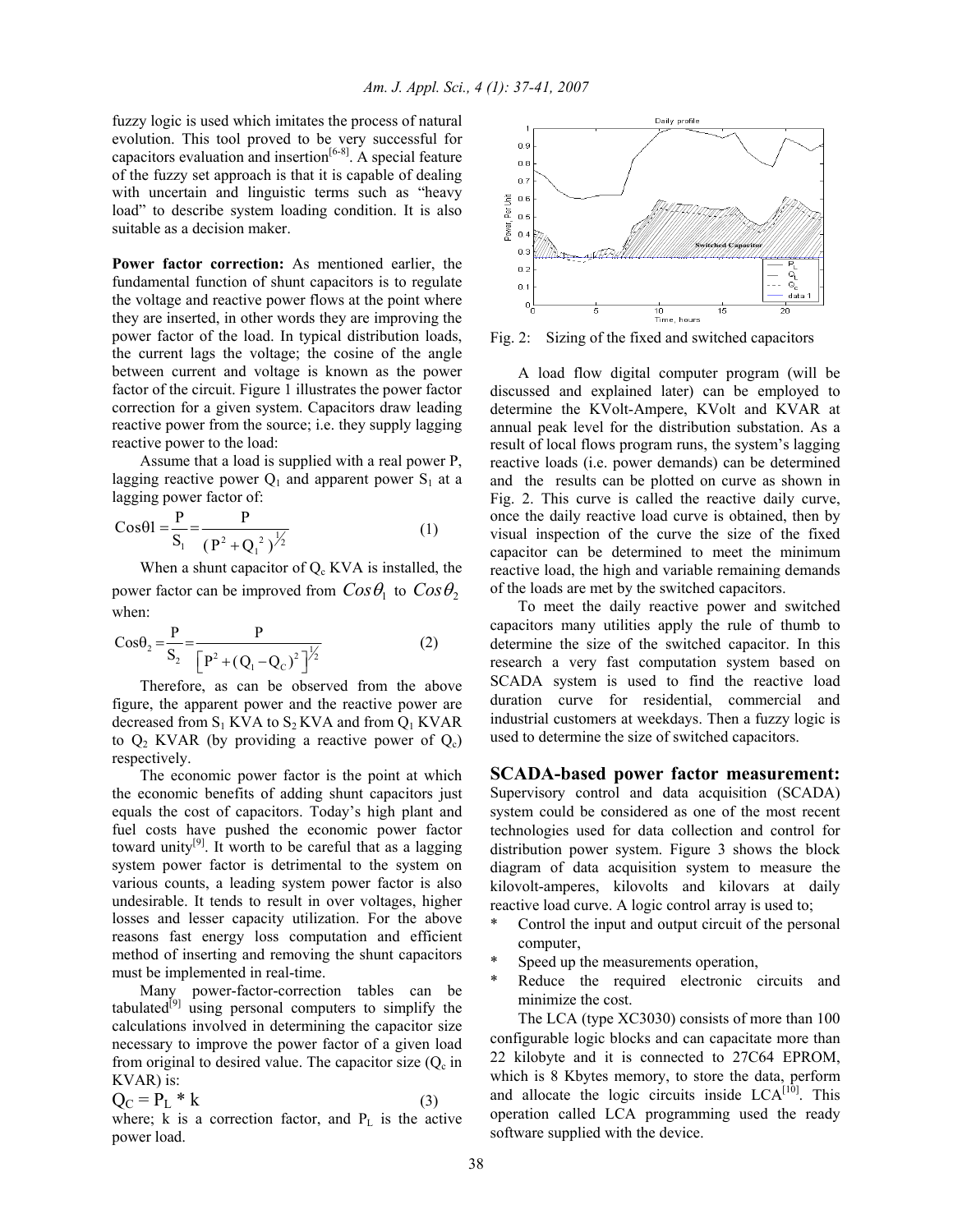

Fig. 3: Block diagram of data acquisition system

 The final circuits which consist of set of power transistors (BC337-40) are controlled by the LCA output signal to drive the relays which insert or disconnect the shunt capacitors.

 As start, shunt capacitors are applied to the substation bus for correcting to an initial power factor, for example, 90 percent. Then, a load flow run is performed to determine the total system Kilovoltamperes and kilowatt losses at this level and capacitors kilovars are noted. Later additional capacitors are applied to substation bus under test to increase the power factor by 1 percent and another load flow run is made. This process of iteration is repeated until the power factor becomes unity. It is found from theoretical and experimental data that the additional capacitor size required can be calculated as:

$$
\Delta Q_C = P_{PK} (tan \phi - tan \theta)
$$
 (4)

where;  $\Delta Q_C$  is the required capacitor size in KVAR,  $P_{PK}$  is the system demand at annual peak in KW, tan φ is the tangent of original power factor angle and  $\tan \theta$  is the required power factor angle.

**Illustrative example:** To verify the proposed method of shunt capacitor insertion, the measurements of daily peak load  $P_{dp}$  at single feeder fed by 33 / 11KV, 16 MVA substation transformers were made from August to July. The program has the ability to measure, store and show the active power, reactive power, load voltage, load current, power factor and the shunt capacitor current, every ten seconds. For this reason capacitor can be inserted in the power network in no time and the power loss can be reduced to minimum.

Figure 4 represents variation of load current  $(I_L)$ and shunt capacitor current  $(I<sub>OC</sub>)$  after 10 second when a bank capacitor of 2.7 MVAR inserted in the network.. If this figure inspected carefully, you can noticed that at time=0,  $I_{OC}$ =0A and  $I_L$ = 740.8A. When the bank capacitor of 2.7 MVAR is inserted at time t=10 seconds the currents IQ<sub>C</sub> = 158.47A and I<sub>L</sub> = 688.44A. It is very interesting to notice that when shunt capacitors are inserted in the network will draw a lead current from the (substation) transformer and supply a lagging current to the load. The load current will decrease consequently; the total substation transformer current



Fig 4: Variation of  $I_L$  and  $I_{OC}$  with time before and after capacitor insertion

will be decreased. The power factor is improved from 0.80 up to 0.936 and this leads to add more loads on the network and release the feeder capacity.

 Figure 5 represents the daily peak loads for different customers (residential, commercial and industrial) for working days. The measurements were taken at substation transformer of 132/33 KV, 40 MVA power, during April-June. It is very interesting to notice that there is a lot of differences between the customers. In residential the fixed reactive power is around 37% of the maximum reactive power and it occurs around seven o'clock at the morning. On the other hand there is no fixed reactive power for the commercial and becomes minimum for long time of the day namely between 00:00 and 08:00 am and it is maximum on the other times of the day. The story from the industrial daily load profile is quite different. At first the constant reactive power is quite high around 67% of the maximum reactive power. Also the variable reactive power is quite changeable. These changeable events occur during all the hours' day and nights. From the above inspection, it is understandable that different feeders must be used for different type of customers in order to insert the right values of the shunt capacitors in the networks, rather than putting identical units of bank capacitors at all networks, which will be never used sometime or could be more than what is needed and that will the power factor leading, which result in over-voltages and higher losses.

**Fuzzy decision maker:** One year after the electronic circuit was designed and used for test in last section and the draft of this study was under preparation, a researcher on fuzzy logic suggested to add a section here applying fuzzy regression of shunt capacitor insertion to improve the power factor. The answer was going on because that will simplify the electronic circuits and reducing its cost with very simple software. It is also found that the fuzzy regression do all the uncertainty measurements and replaces all the huge measurements that must be included to draw the daily load curves for different customers and identify the approximate values of shunt capacitors.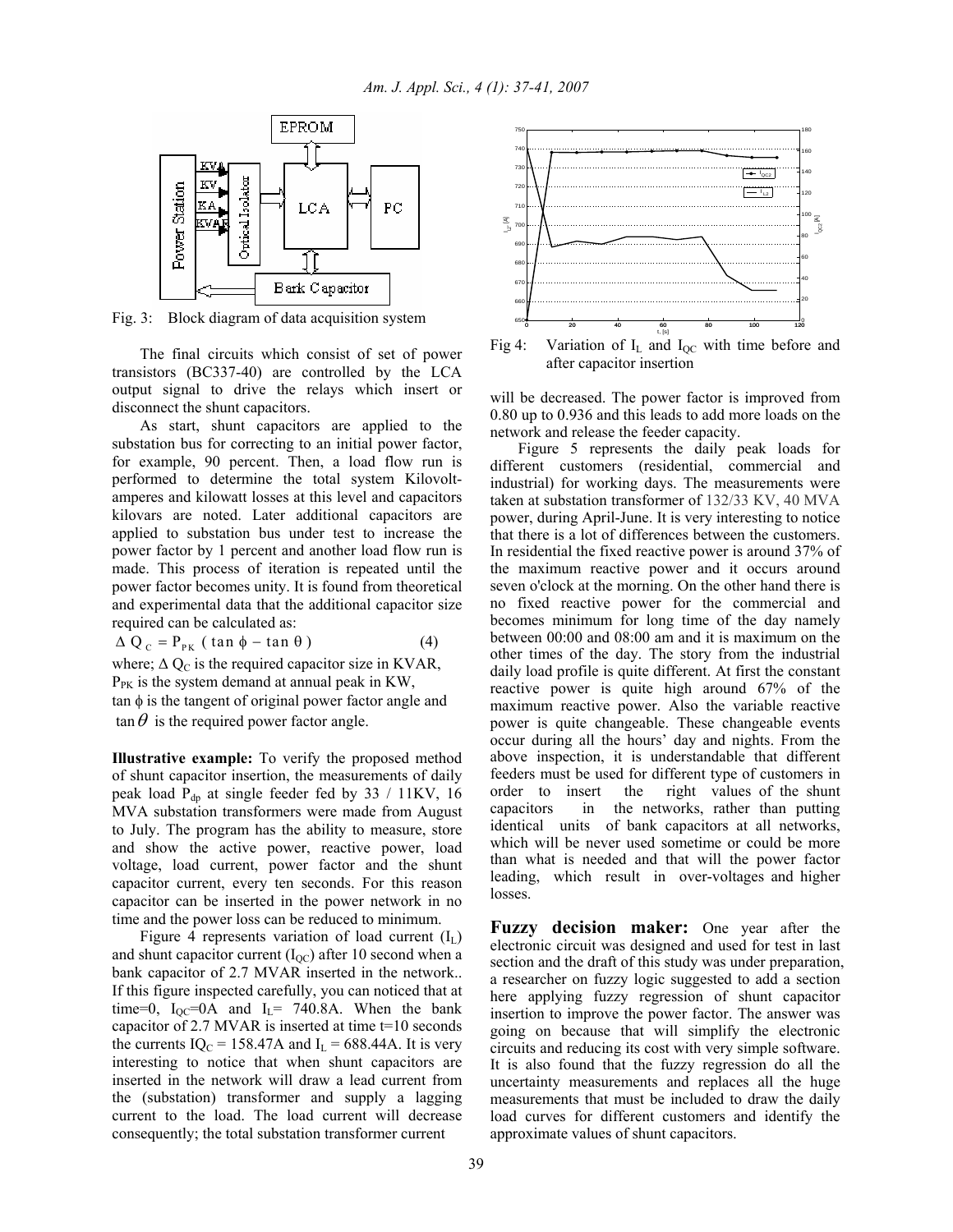Table 1: Fuzzy rules



Fig. 5: Active and reactive power of the transformer for twenty four hours for different customers, (a) residential , (b) commercial, (c) industrial



Fig. 6: Fuzzy Decision Maker Layout

 A fuzzy-based decision maker (FDM) has been proposed to compute the required shunt capacitor to improve the power factor according to the measured power factor (A) and measured reactive power (B), as



Fig. 7: Universe of discourse of the variables

shown in Fig. 6. The measured variables are inverted into suitable linguistic variables. In this application, the following linguistic variables are used for measured power factor (A) and calculated variable (C); Very Small (VS), Small (Sb), Medium (M), Large (L) and Very Large (VL). The fuzzy sets definition for measured reactive power (B) are; Very Small (VS), Small (S), Rather Small (RS), Medium (M), Rather Large (RL), Large (L) and Very Large (VL). Figure 7 shows the universe of discourse and fuzzy sets of these variables. Fuzzy sets can have a variety of shapes, however, a triangular or a trapezoid can often provide an adequate representation of the knowledge<sup>[11]</sup>.

 The proposed fuzzy decision maker is a collection of linguistic rules which describe the relationships between measured variables (A & B) and calculated output (C). There are 35 rules, as given in Table 1,